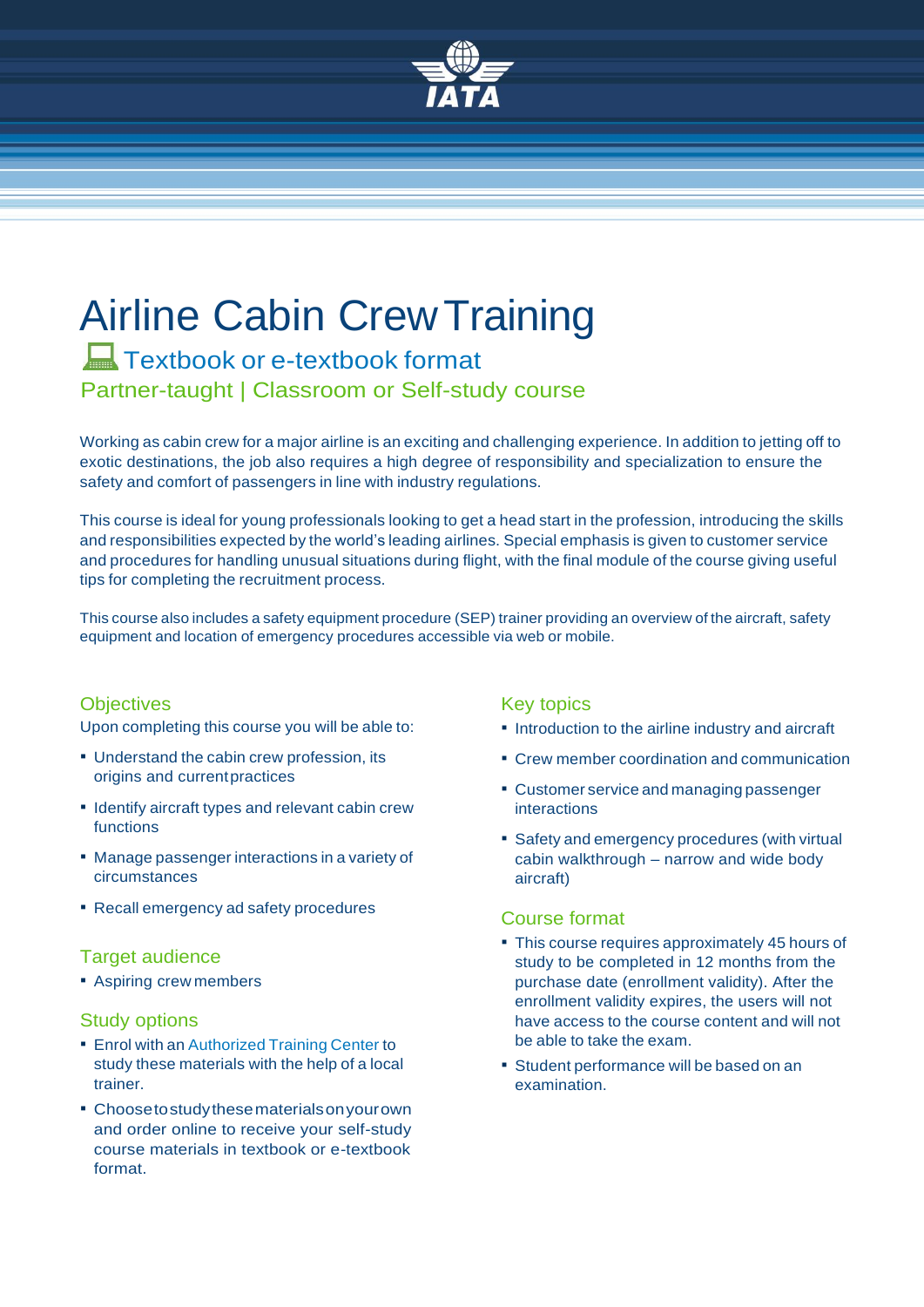

# Airline Cabin Crew Training

## Exam information

You may choose to take your exam online (with remote supervision) or at one of IATA's Exam Centers (where physical presence is required).

- You will be given 3 hours to complete 100 multiple choice questions (closed text book)
- Passing grade is 60 correct answers; 90 correct answers are needed for a distinction
- You will be given 2 attempts to successfully complete the final exam.
- An IATA Certificate is awarded upon successful completion of the final examination.

# **A**Table of Contents

#### **Introduction to the airline industry**

- Overview of the airline industry
- Regulatory context of the airline industry
- Organizational structures in airlines
- **Air transport and flightoperation**
	- Airport and passengerprocessing
	- Flight operation
	- The aircraft cabin
	- Theory of flight and altitude physiology
- **F** Crew responsibilities and cooperation
	- Organizational structure on board the aircraft
	- Communication on board the aircraft
	- Cabin crew duties in normal operations
- **Managingabnormaland emergency situation**
	- **Perspective on air transportation safety**
	- Turbulence and cabindecompression
	- Firefighting and smoke removal
	- Emergency landing and evacuation
- **Medical emergencies on board the aircraft**
	- Medical emergency equipment on board the aircraft
	- Performing CPR, AED and Heimlich maneuver
	- Flight and cabin crew incapacitation
- **Dangerous goods**
	- Air transportation of dangerous goods
	- Handling dangerous goods in the aircraft cabin
- **Aviation security**
	- Coordinated efforts to increase aviation security
	- Unruly passengers as a threat to aviation security
	- Unlawful interference
- **Customer service and interactionwith passengers**
	- Creating a customer service environment
	- Serving passengers with additional needs
	- Managing unruly or drunken passengers
- **Airline catering and onboard retail services**
	- Organization of airlinecatering
	- Serving meals on board the aircraft
	- Onboard retail services
- **Cabincrew professional development**
	- The cabin crew profession and life style choices
	- Cabin crew professionaldevelopment

**AIRLINE TRAINING CENTER GR-AIR**